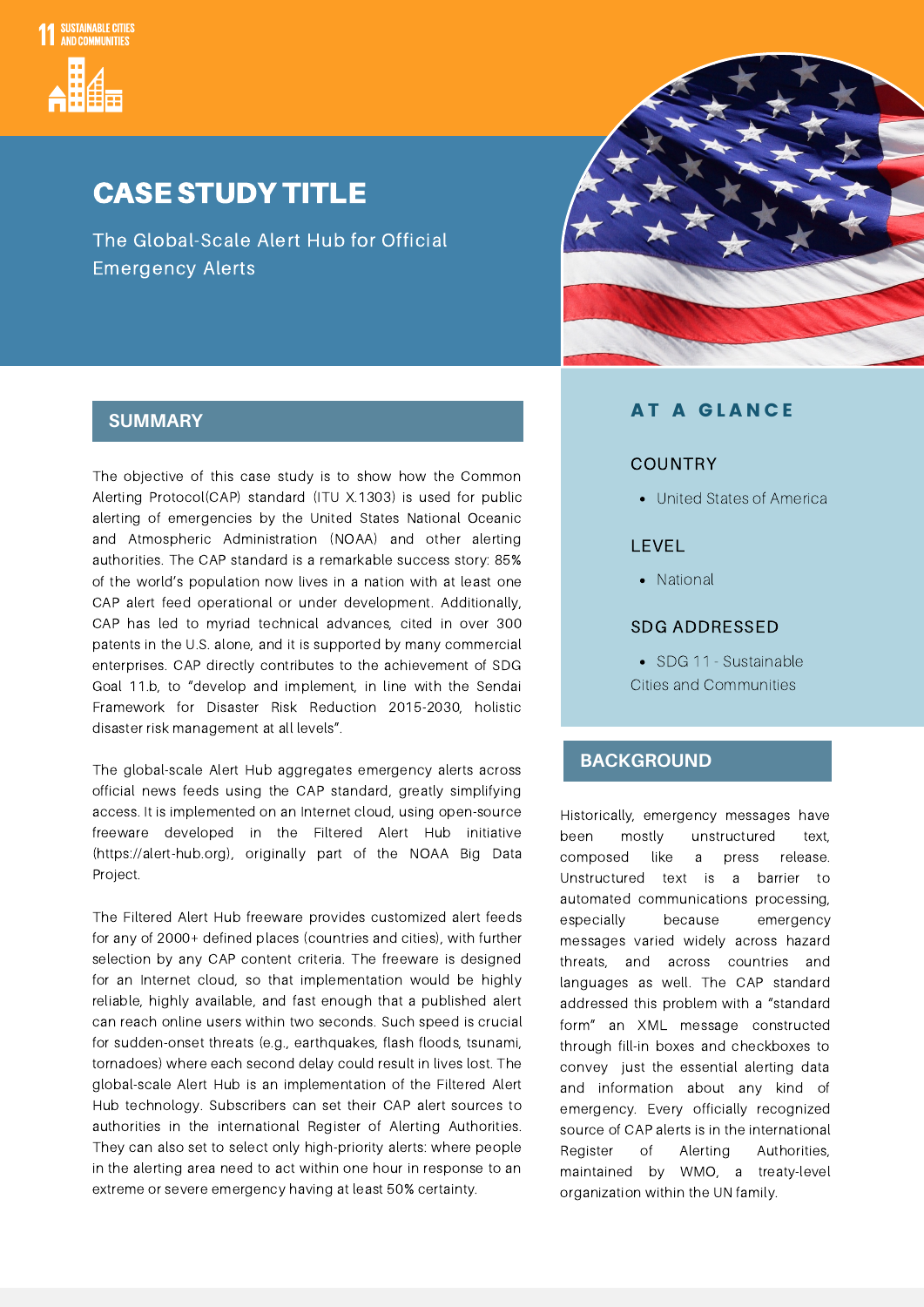# Strategy **STRATEGY**

Essential to realizing an effective Alert Hub is the accelerating uptake by alerting authorities of the CAP standard, ITU X.1303.Today, 85% of the world's population lives in a nation with at least one CAP alert feed operational or under development. Some countries have very many. For example, the United States operates a kind of national scale Alert Hub known as IPAWS, which aggregates over 1,600 CAP alert feeds within the U.S. Italy has a CAP alert source for every fire station nationwide. In addition to CAP, the Alert Hub technology and the international Register of Alerting Authorities are built on many other international standards, including ISO/IEC 10646, ISO 3166, ITU X.660, ISO 19125, ISO/ IEC 11179, and ISO 639, as well as Internet and W3C standards such as XML, RSS, ATOM, HTTP/HTTPS, and TCP/IP.

### **RESULTS & IMPACT**

The CAP standard has been widely adopted in the 20 years since its first release. CAP is now the pre-eminent standard for public alerting of emergencies in most countries. CAP has led to myriad technical advances, cited in over 300 patents in the U.S. alone CAP is supported by many commercial enterprises. For example, Pinkertons use CAP in support of its business intelligence services to 80 of the 100 world largest companies. Microsoft and IBM each offer comprehensive management packages for cities and both are CAP-enabled.

Google supports CAP in its products as a public service to alert users in harm's way.

CAP and the Filtered Alert Hub initiative specifically are fundamental to the global-scale WMO Alert Hub. This already includes a clone prototype operated by the Hong Kong Observatory and the IFRC Alert Hub launched by the International Federation of Red Cross and Red Crescent Societies. AccuWeather, MeteoBlue, Windy.com and The WeatherCompany, among others, also use the WMO Alert Hub.

#### **CHALLENGES & LESSONS LEARNED**

Given that public safety systems, including CAP enabled systems, are targets for deliberate mischief, strong security and authentication is essential. ICT security techniques such as encryption and digital signage are used in many CAP systems, but some implementers have difficulty implementing such techniques fully and correctly. A challenge to the ICT community is to make good security easy. CAPenabled systems are often life-critical, so it is essential that each message is schema-valid. XML fully serves this requirement, but many programmers find XML challenging, especially with regard to XML namespaces.

XML's complexity has led to "dumbed down XML" facilities in some programming languages, and to the use of JSON in JavaScript. In a CAP context, these XML substitutes must be used with great care. For example, it is common to find latitude and longitude coordinates reversed in a CAP system where JSON was used somewhat carelessly.

Many real-world implementations of the CAP standard mishandled the use of the "Unknown" value in three enumerated lists: "urgency", "severity" and "certainty". Apparently, it is not common for system designers to correctly handle a missing value; instead, the value is handled as though assigned a minimal value.